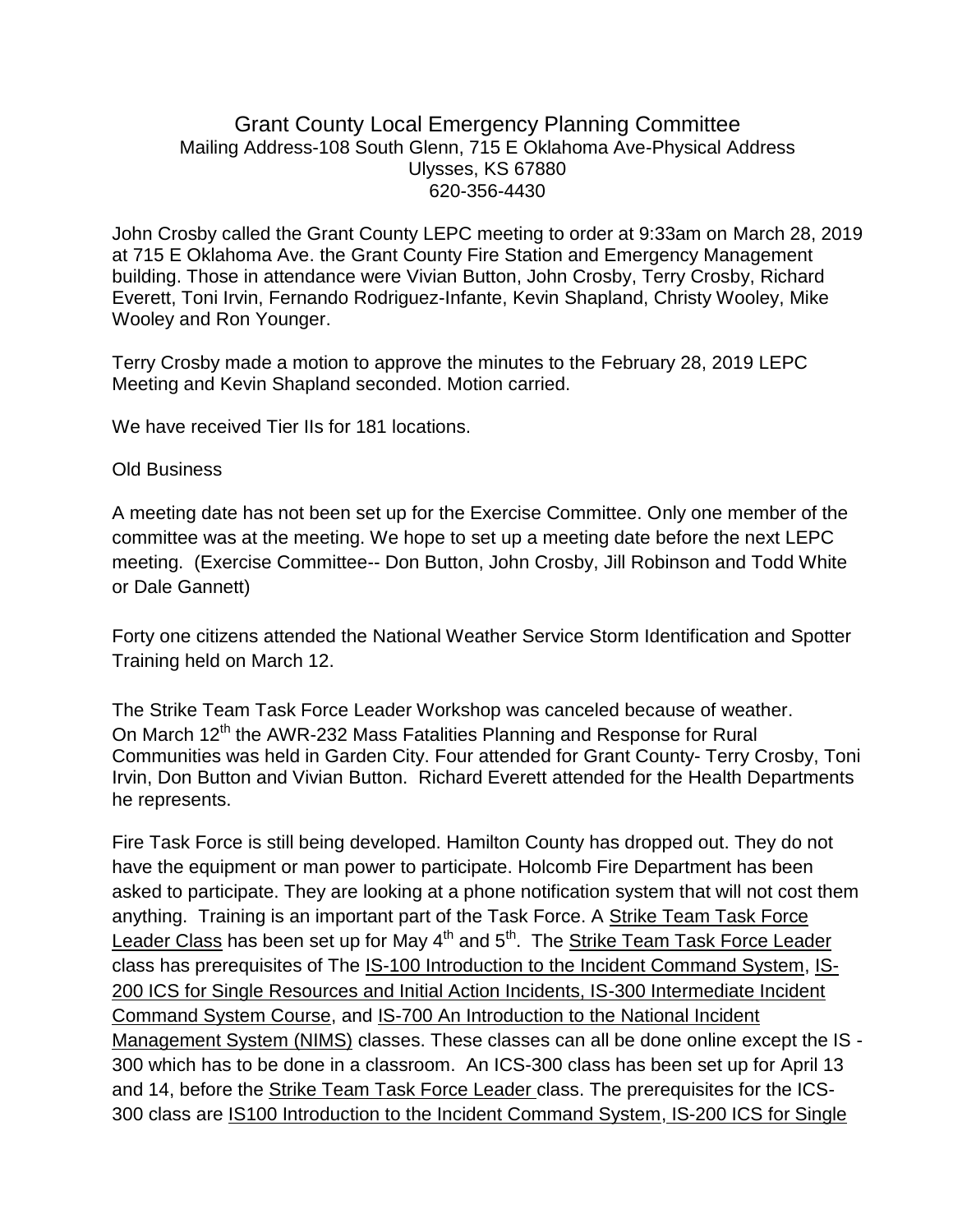Page 2 Grant County LEPC March 28, 2019

Resources and Initial Action Incidents, IS-700 An Introduction to the National Incident Management System (NIMS) and the IS-800 An Introduction to the National Response Framework. These classes can all be done online. Most of your grants and federal funding are tied to being National Incident Management System (NIMS) compliant.

## New Business

WebEOC had six spill reports since our last meeting. Most of these were brine/salt water and crude oil. One facility had a problem with lagoon water because of the heavy rains. The county also had a natural gas pipeline leak on Road N between 5 and 6.

Western Prairie Senior Living held a table top exercise on March  $4<sup>th</sup>$  and full scale with the State wide tornado drill on the March  $5<sup>th</sup>$ , The Fire Marshal was happy with their reports.

Mental Health First Aid class will be April 18<sup>th</sup> from 9am to 5pm at the Pioneer Communication Media Room at 120 W Kansas. A lunch will be included and there is no charge for the class. To Register contact Compass Behavioral Health at 356-3198 or email [cwooley@compassbh.org.](mailto:cwooley@compassbh.org) Fernando said 2 out of 10 people will have issues but less than 40% will seek help. This training teaches people how to offer initial support until appropriate professional help is received or until the crisis resolves.

Upcoming training: HSEEP L146 Homeland Security Exercise and Evaluation Program Training ID 1081488 Wichita May 8-9; KS 133 Kansas Exercise and Design for Operations based exercise July 30 to Aug 2, 2019 ID 1081418: Comprehensive Resource Management and Credentialing System (CRMCS) class on April 15 in Garden City 9am to 4pm; and ICS 300 class April 13 and 14 at the Fire Station - this class is for anyone who needs to take it not just for Fire personnel.

## Comments

Ron Younger said the hospital is dealing with a 10 year old water line that had rotted in one section.

Terry Crosby said Emergency Medical Service is still teaching a lot of Cardiopulmonary Resuscitation (CPR) and the Emergency Medical Technician Class is going well. EMS has two vehicles for sale on Purple Wave an Ambulance and a small SUV.

Vivian Button talked about the American Red Cross needing Disaster Volunteers and the county has a chance for snow on Friday.

John Crosby said there has been one structure fire and he hopes we do not have any field fires in the near future because the ground is so wet. They buried a fire truck in the last